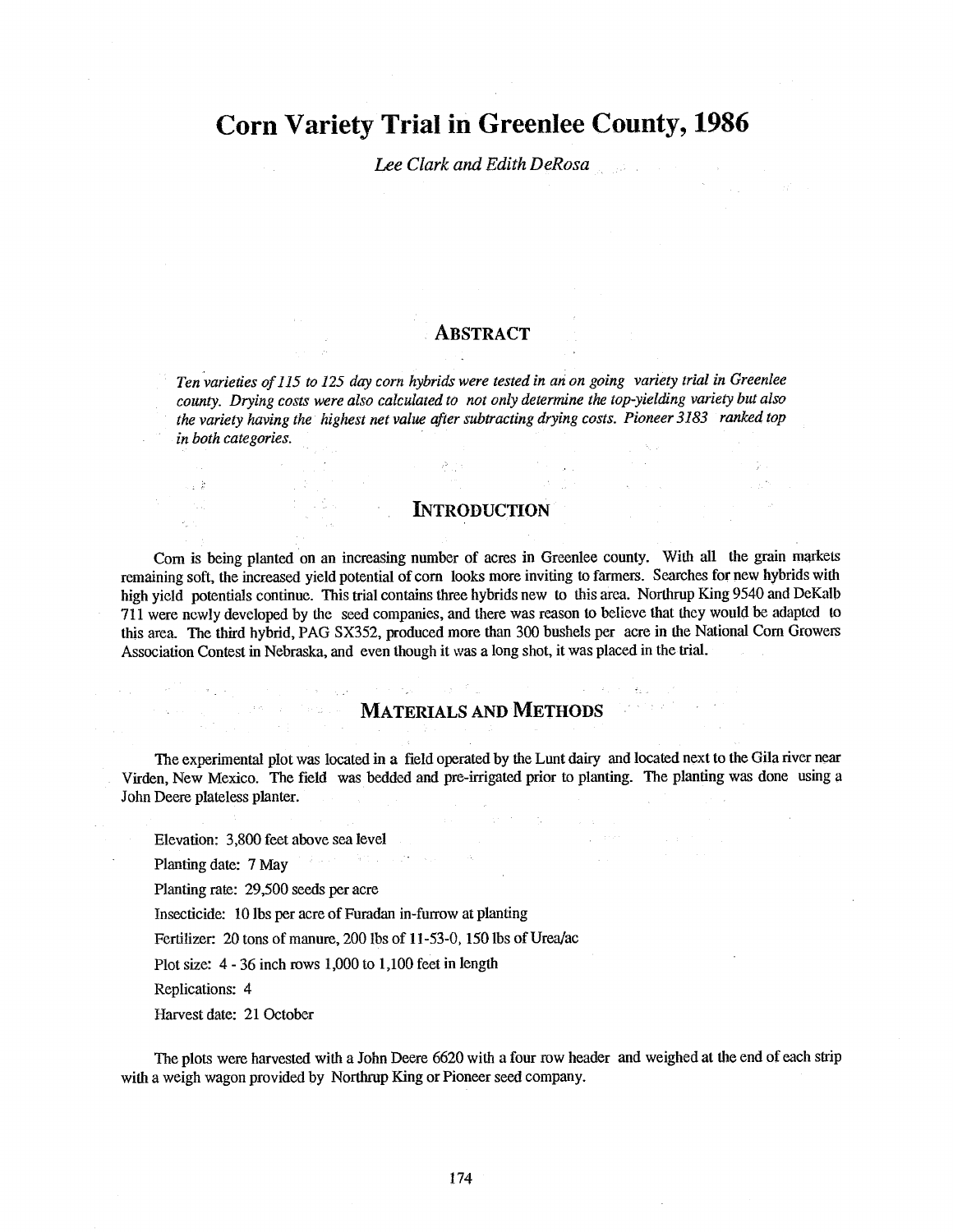## RESULTS AND DISCUSSION

| Variety       | န္M  | Bu Wt<br><b>lbs</b> | Yield*<br>lbs/ac     | P1/ac | %Bare | <b>SLodg</b> | Wt/ear<br>lbs |
|---------------|------|---------------------|----------------------|-------|-------|--------------|---------------|
| Pioneer 3183  | 16.4 | 58.5                | $9603a**$            | 29494 | 5.1   | 2.9          | 0.35          |
| PAG SX352     | 14.8 | 56.4                | 9257ab               | 27225 | 1.4   | 9.5          | 0.35          |
| DeKalb 711    | 17.0 | 58.5                | 9171ab               | 29040 | 7.6   | 7.8          | 0.34          |
| Pioneer 3377  | 15.2 | 56.3                | 9167ab               | 28133 | 10.2  | 0.0          | 0.37          |
| DeKalb 656    | 14.2 | 57.9                | 9071ab               | 29948 | 21.8  | 3.9          | 0.40          |
| Gldn Har 2601 | 14.4 | 57.4                | 9019ab               | 24049 | 11.4  | 7.8          | 0.43          |
| Asgrow 2570   | 15.0 | 57.3                | 8886ab               | 23595 | 11.1  | 10.7         | 0.44          |
| NK 9540       | 14.7 | 59.0                | 8757 b               | 29645 | 18.2  | 8.1          | 0.36          |
| Cenex 2115    | 15.3 | 58.5                | 8703 b               | 25410 | 1.7   | 3.6          | 0.35          |
| Pmstr 8990    | 16.6 | 58.2                | 7501<br>$\mathbf{C}$ | 33880 | 12.6  | 10.4         | 0.26          |

Table 1. Yields and other Measured Variables on Corn Varieties Grown in Greenlee County 1986.

\* Yields are corrected to 15.5% moisture

\*\* Values with the same letter are not significantly different at the 5% level using the Student -Newman -Keuls test.

The data in Table 1 are self-explanatory. There were no significant correlations between yield and plant population nor between plant population and % barren and % lodging. The most important item for the corn growers is found in Table 2 where the net value of the crop is shown.

 $\mathbf{r}$